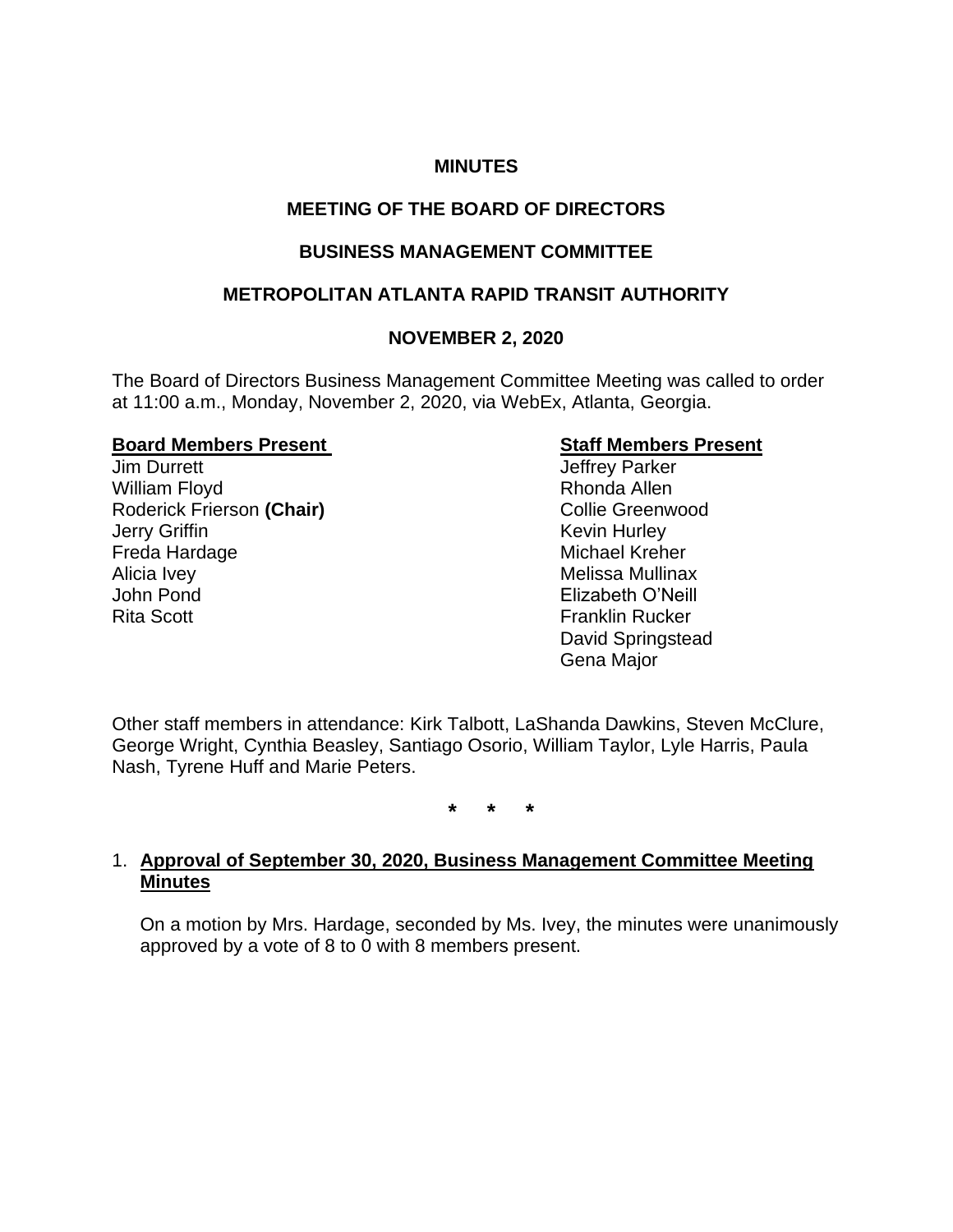## 2. **Resolution Authorizing the Solicitation of Proposals for the Procurement of Consulting Services for Group Benefit Plans, RFP P46683**

Steven McClure, Director Human Resources presented the above resolution for approval.

- Purpose to provide ongoing support to the Human Resource Department for current employees and retirees
- Plans will include coverage such as medical, dental, disability, vision, pharmacy, critical illness and flexible spending
- Scopes of services include:
	- o Analyze plan designs and recommend changes to support financial outlook
	- o Monitor claim cost and performance guarantees
	- o Review semi-annual utilization reports and provide trend analysis
	- o Review and recommendation for stop-loss coverage
	- o Calculate annual premium rate equivalents

On a motion by Mr. Durrett, seconded by Ms. Ivey, the resolution was unanimously approved by a vote of 8 to 0 with 8 members present.

## 3. **Resolution Authorizing the Modification of a Contractual Authorization for Additional Funds for the Multi-Functional Printers (MFPs) Lease and Maintenance Services, RFP P33231**

Kirk Talbott, Assistant General Manager Technology/CIO presented the above resolution for approval.

The purpose of this resolution is to add additional funding to the current contract. This contract provides copier, printing, and faxing services to the Authority.

On a motion by Mr. Pond, seconded by Mr. Griffin, the resolution was unanimously approved by a vote of 8 to 0 with 8 members present.

## 4. **Resolution Authorizing the Solicitation of Proposals for the Procurement of Multi-Functional Printers (MFPs) Lease and Maintenance, RFP P47640**

Kirk Talbott, Assistant General Manager Technology/CIO presented the above resolution for approval.

The purpose of this resolution is to allow the solicitation of a proposal for an RFP request for new competitive bids.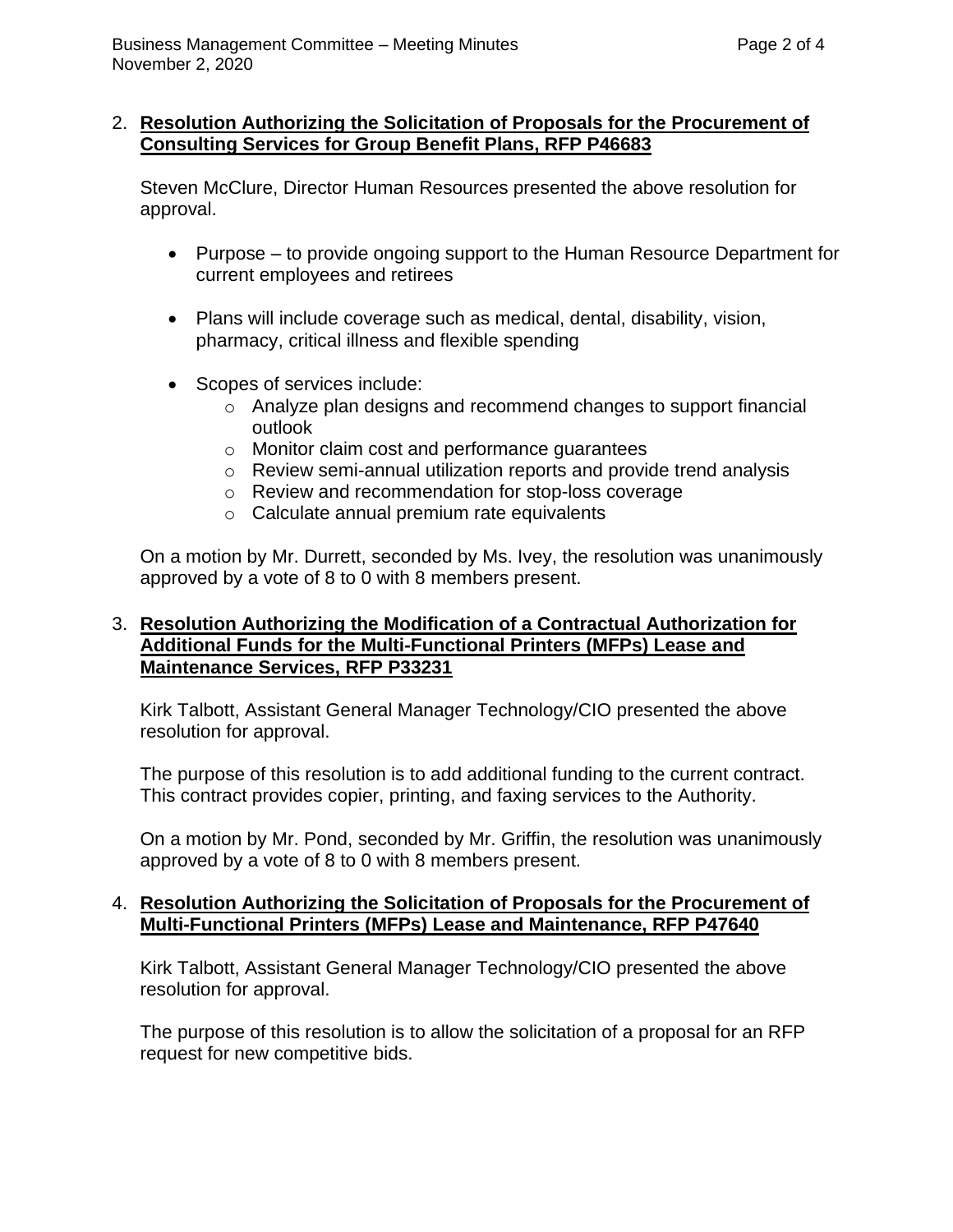On a motion by Mr. Durrett, seconded by Mrs. Hardage, the resolution was unanimously approved by a vote of 8 to 0 with 8 members present.

## 5. **Briefing – Technology**

The Board received an update on the following:

- Organizational Overview
	- $\circ$  Technology applications software interactions internally/externally
	- $\circ$  Infrastructure and production hardware interactions & connectivity
	- $\circ$  Support services project management, help desk, and contract/receivables management
	- $\circ$  Strategy and innovation solution design and relationship management
- Technology Supported Strategic Initiatives internally facing
	- $\circ$  System upgrades replacement and expansion of core storage
	- $\circ$  Business process enhancement fully enable encumbrance as of July 1, 2020
	- $\circ$  Lost and found management automation of lost item reporting and resolution
	- $\circ$  Board management platform improvements to audio, video and, connectivity
- Technology Supported Strategic Initiatives customer facing
	- o Computer ided dispatch/automated vehicle location upgrade (Trapeze)
	- o Regional technology direction
		- MARTA received a grant to develop a regional mobility app
		- MARTA looking to endorsed a third party trip planning app to exchange data information
- Data Quality Improvement Effort
	- o Evaluating methods of automated passenger counts on buses
- AVIS project installed three hundred and eighteen rail signs and four thousand five hundred and forty speakers
- Mobile ticketing project (breeze mobile services) available on apple and anriod platform
	- o Next steps
		- Develop single use, promotional, and integrated payments
		- Ongoing fare policy discussion and strategy
			- Fare capping, transfers, and street car ticketing